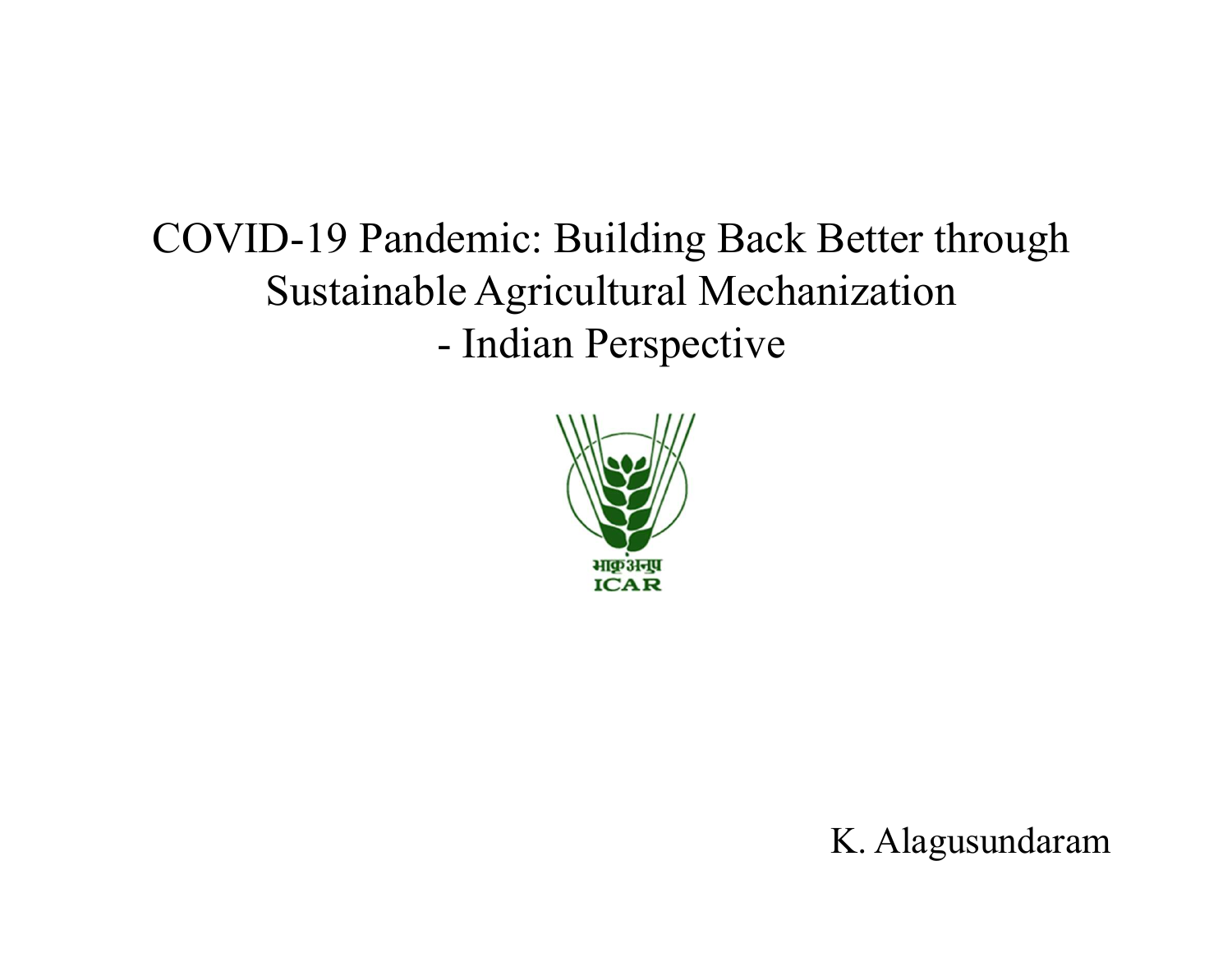#### Covid-19 Effect on Agricultural Labourers in India

20 M labourers Migrated to their native places

Caused Labour Shortage (Punjab, Haryana, Gujarat, etc) & High Production Costs

And…

Labour Surpluses (Bihar, Orissa, UP, West Bengal, etc) & Employment Problems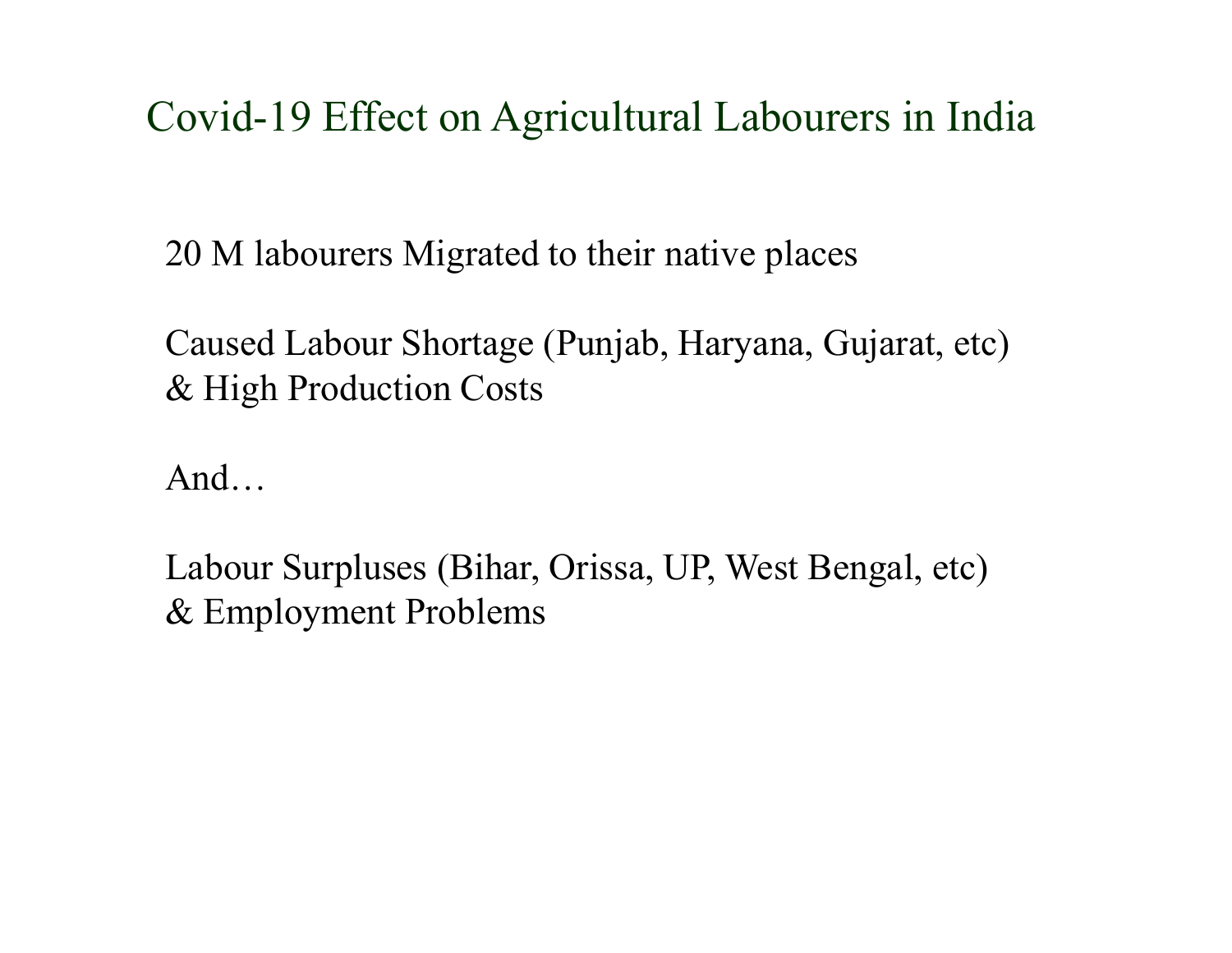Agricultural Labourers Cond…..

#### Where Labour became Scarce

- Greater Engineering Interventions
- Introduction of high capacity, precision and energy efficient farm implements and machinery. Varian Labourers Cond.....<br>
• Greater Engineering Interventions<br>
• Introduction of high capacity, precision and energy efficient<br>
farm implements and machinery.<br>
• Where Labour became Surplus<br>
• Engaging returned labourer **EXECT EXECT EXECTS CONCRETE:**<br>
Freater Engineering Interventions<br>
Introduction of high capacity, precision and energy efficient<br>
Irm implements and machinery.<br> **EXECT EXECT EXECTS**<br>
Intervention of allied sectors<br>
Vertic Freater Engineering Interventions<br>troduction of high capacity, precision and energy efficien<br>arm implements and machinery.<br>**ere Labour became Surplus**<br>ngaging returned labourers in gainful employment in<br> $\checkmark$  Agriculture According of high capacity, precision and energy effirm<br>
in implements and machinery.<br> **ere Labour became Surplus**<br>
ingaging returned labourers in gainful employment in<br>  $\checkmark$  Agriculture and allied sectors<br>  $\checkmark$  Godowns

#### Where Labour became Surplus

- -
	- $\checkmark$  Godowns
	-
	-
- Creation & revamping of rural (on & off-farm) infrastructure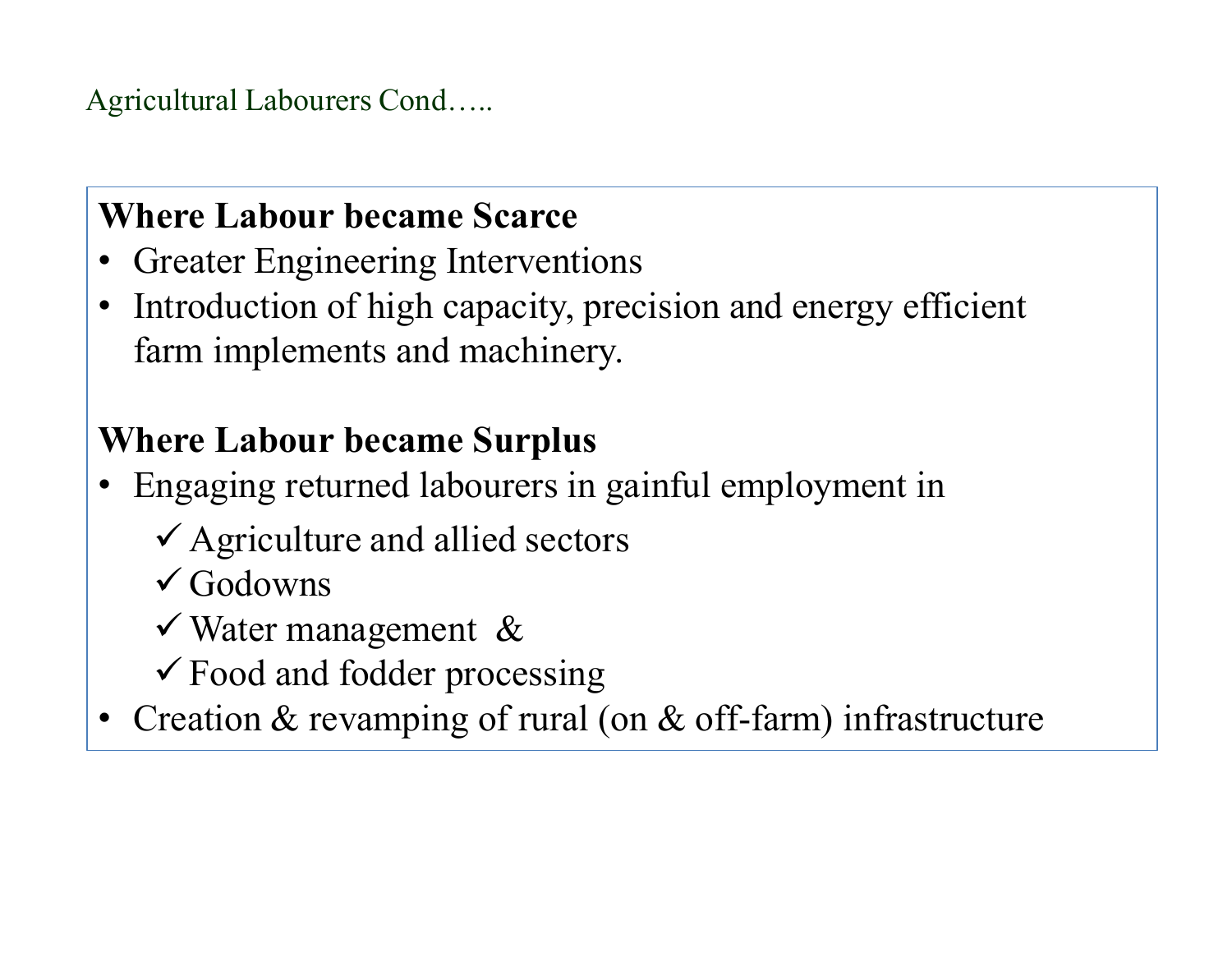

## Effect of Covid-19 on Mechanization Effect of Covid-19 on Mechanization<br>Shortage of.....<br>• Machinery for all farm operations<br>• Machinery operators Effect of Covid-19 on Mechanization<br>
Shortage of.....<br>
• Machinery for all farm operations<br>
• Manual labours for farm operations Effect of Covid-19 on Mechanization<br>
Shortage of.....<br>
• Machinery for all farm operations<br>
• Manual labours for farm operations<br>
• Repair & maintenance facilities Effect of Covid-19 on Mechanization<br>
Shortage of.....<br>
• Machinery for all farm operations<br>
• Machinery operators<br>
• Manual labours for farm operations<br>
• Repair & maintenance facilities Effect of Covid-19 on Mechanization<br>
Shortage of.....<br>
• Machinery for all farm operations<br>
• Manual labours for farm operations<br>
• Repair & maintenance facilities<br>
Machinery transport became difficult

- 
- 
- 
- 

Shortage of.....<br>
• Machinery for all farm operations<br>
• Manual labours for farm operations<br>
• Repair & maintenance facilities<br>
Machinery transport became difficult<br>
Delays in arrival of machinery for operations Shortage of.....<br>
• Machinery for all farm operations<br>
• Manual labours for farm operations<br>
• Repair & maintenance facilities<br>
Machinery transport became difficult<br>
Delays in arrival of machinery for operations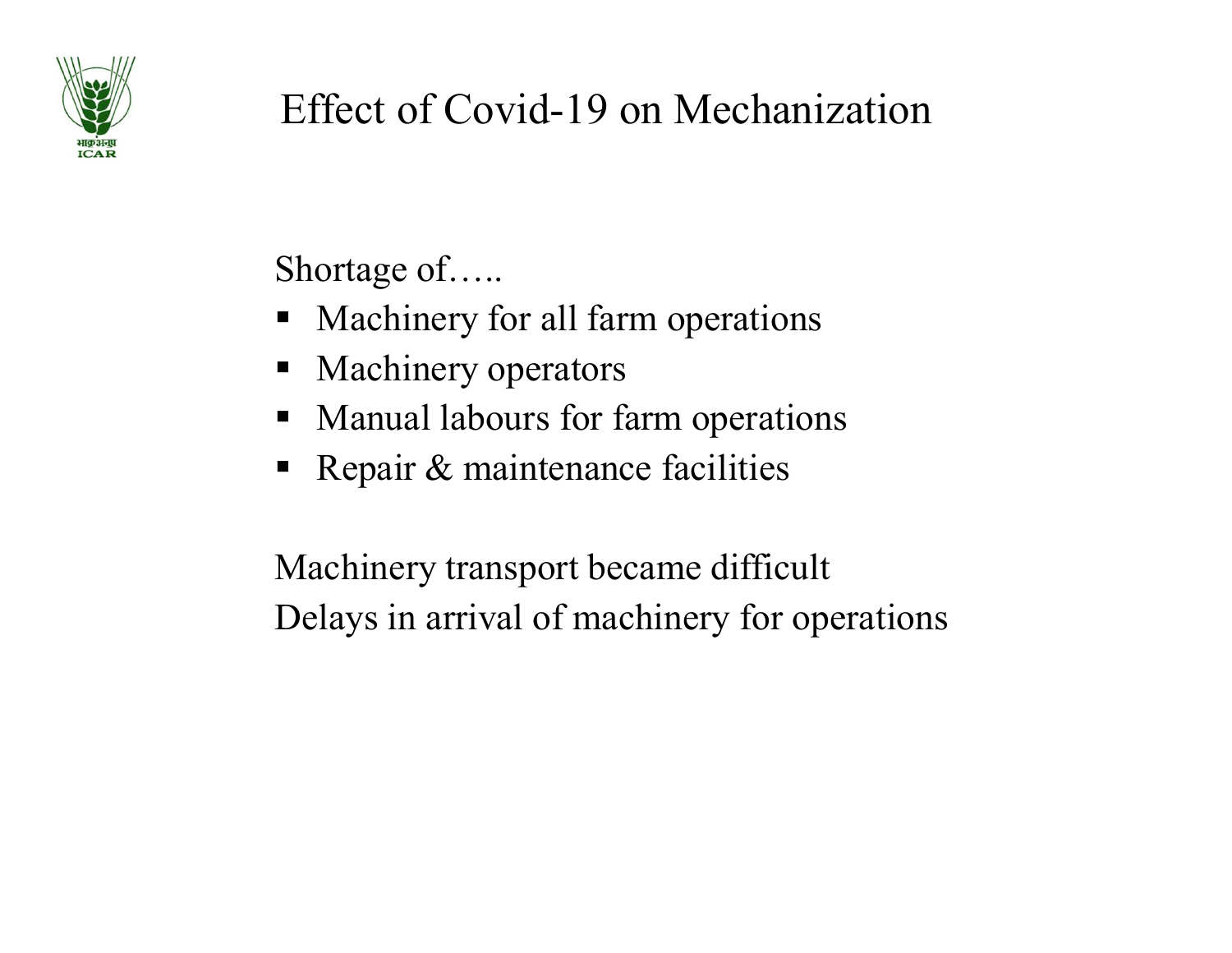

- Suggested Strategy / Solutions / Measures<br>
Rotavator instead of plough & cultivator to save time &<br>
Rotavator instead of plough & cultivator to save time & labour Suggested Strategy / Solutions / Measures<br>
• Rotavator instead of plough & cultivator - to save time &<br>
• Use zero-till drill, happy seeder - availabilty<br>
• Use of multi-function machinery (till-drills, cultivator cum
- 
- Suggested Strategy / Solutions / Measures<br>
 Rotavator instead of plough & cultivator to save time &<br>
Iabour<br>
 Use zero-till drill, happy seeder availabilty<br>
 Use of multi-function machinery (till-drills, cultivator Suggested Strategy / Solutions / Measures<br>Rotavator instead of plough & cultivator - to save time &<br>labour<br>Use zero-till drill, happy seeder - availabilty<br>Use of multi-function machinery (till-drills, cultivator cum<br>plante Farmer family become machinery cultivator - to save time &<br>
Farmer family become machinery operators<br>
Farmer family become machinery (till-drills, cultivator cum<br>
planter, mulcher-cum-planter etc.)<br>
Farmer family become ma • Rotavator instead of plough & cultivator - to save that<br>
• Use zero-till drill, happy seeder - availabilty<br>
• Use of multi-function machinery (till-drills, cultivate<br>
planter, mulcher-cum-planter etc.)<br>
• Farmer family b • Use zero-till drill, happy seeder - availabilty<br>
• Use of multi-function machinery (till-drills, cultivator cum<br>
planter, mulcher-cum-planter etc.)<br>
• Farmer family become machinery operators<br>
• Sharing & pooling of mach • Use of multi-function machinery (till-drills, cult<br>planter, mulcher-cum-planter etc.)<br>• Farmer family become machinery operators<br>• Sharing & pooling of machinery<br>• Self-propelled walk-behind and riding type rice tran<br>• D
- 
- 
- 
-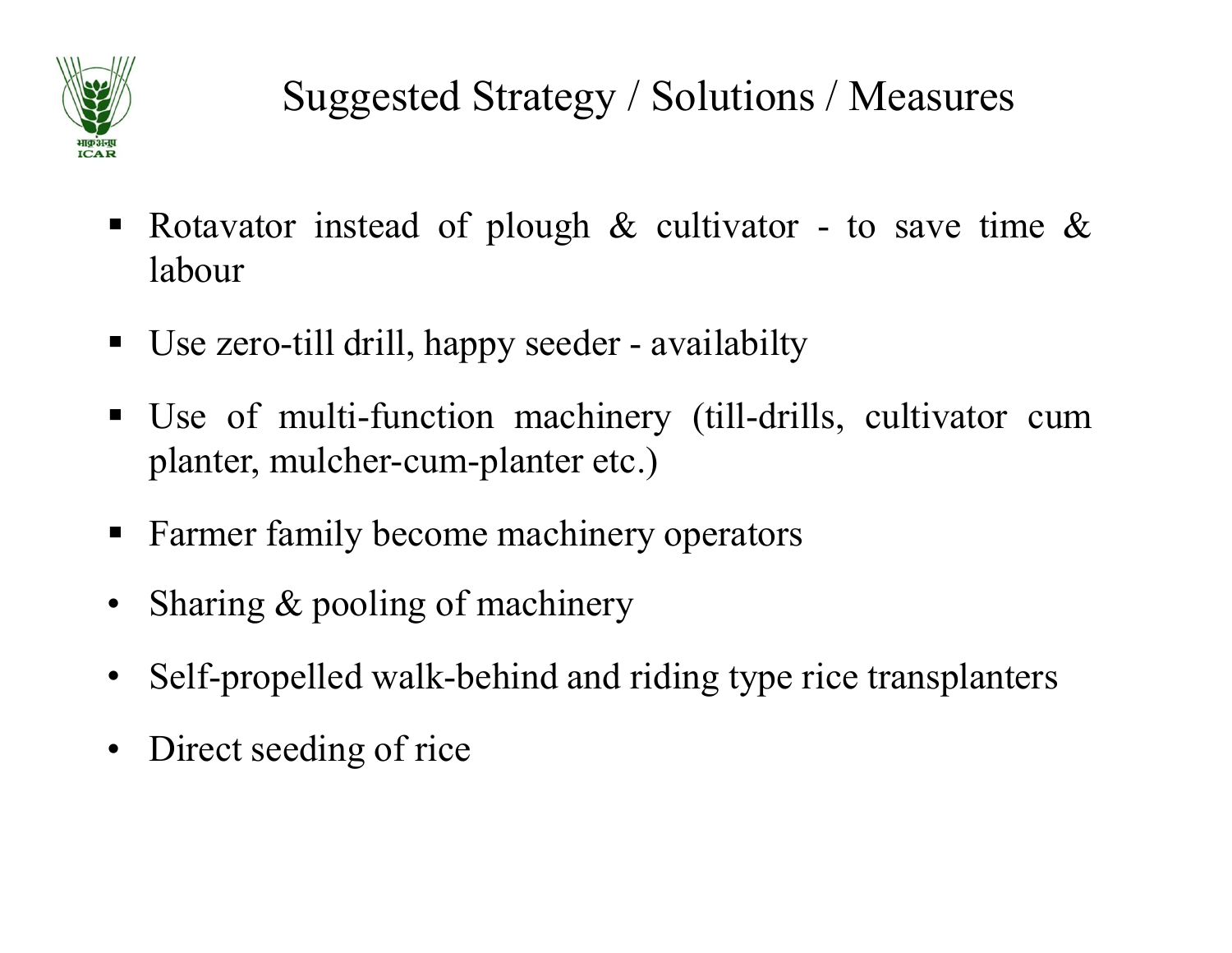

- Short duration for longer windows for harvesting and preparing for next crop Short duration for longer windows for harve<br>preparing for next crop<br>Mechanizing earthing up operations in orchards • Short duration for longer windows for harvesting and<br>preparing for next crop<br>• Mechanizing earthing up operations in orchards<br>• Establishment of history express with later • Short duration for longer windows for harvesting and preparing for next crop<br>• Mechanizing earthing up operations in orchards<br>• Establishment of hi-tech custom hiring centres with latest machinery
- 
- machinery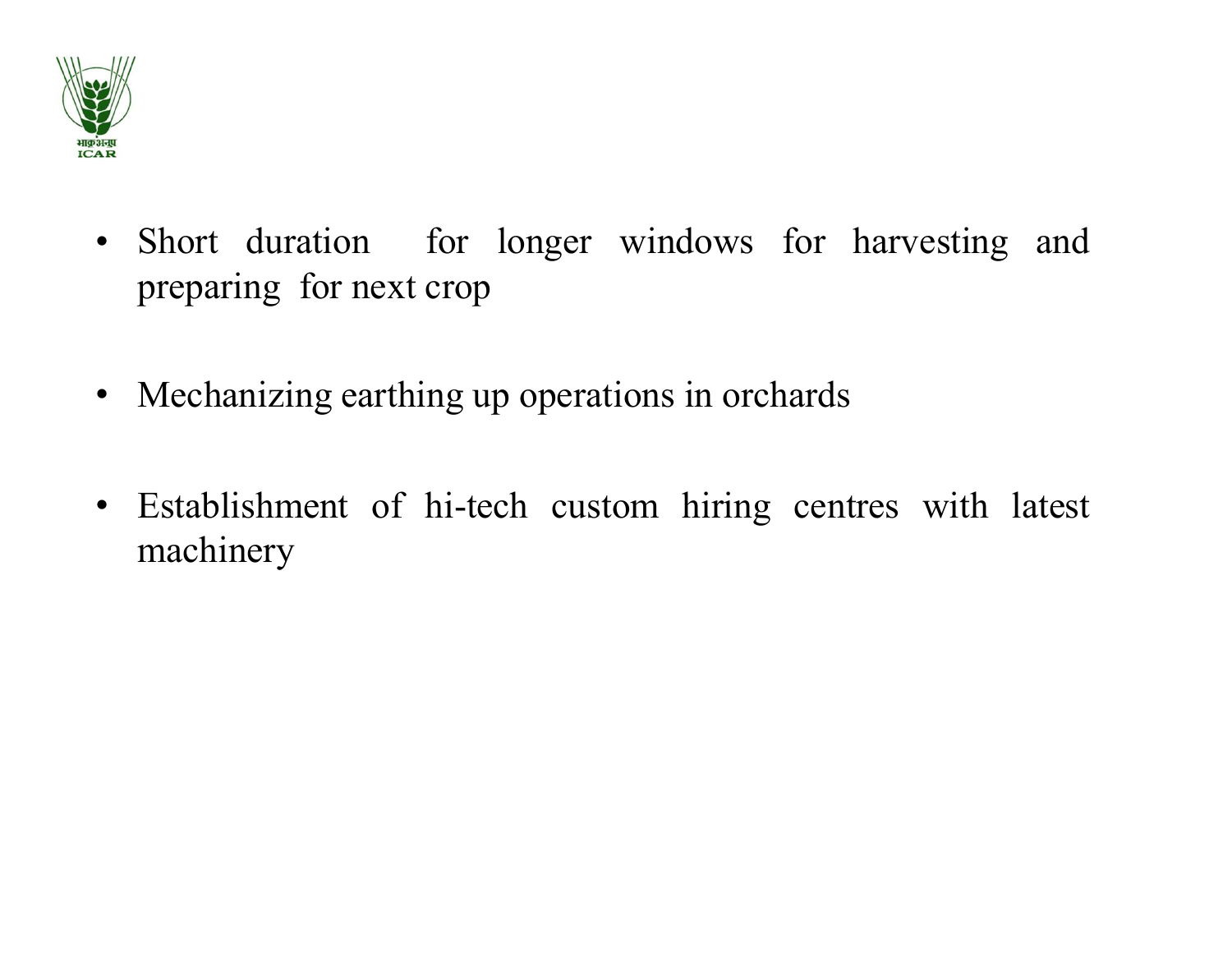

- Use of combo machinery seed drill with herbicide applicater<br>• Aero-blast sprayers for fruit trees • Use of combo machinery – seed drill with herbicide applicater<br>• Aero-blast sprayers for fruit trees<br>• Drones for Plant Protection operations • Use of combo machinery – seed drill with herbicide applicater<br>• Aero-blast sprayers for fruit trees<br>• Drones for Plant Protection operations<br>• Rain guns for irrigation • Use of combo machinery – seed drill with herbic<br>• Aero-blast sprayers for fruit trees<br>• Drones for Plant Protection operations<br>• Rain guns for irrigation<br>• Zero till sowing • Use of combo machinery – seed drill with<br>• Aero-blast sprayers for fruit trees<br>• Drones for Plant Protection operations<br>• Rain guns for irrigation<br>• Zero till sowing
- 
- 
- 
-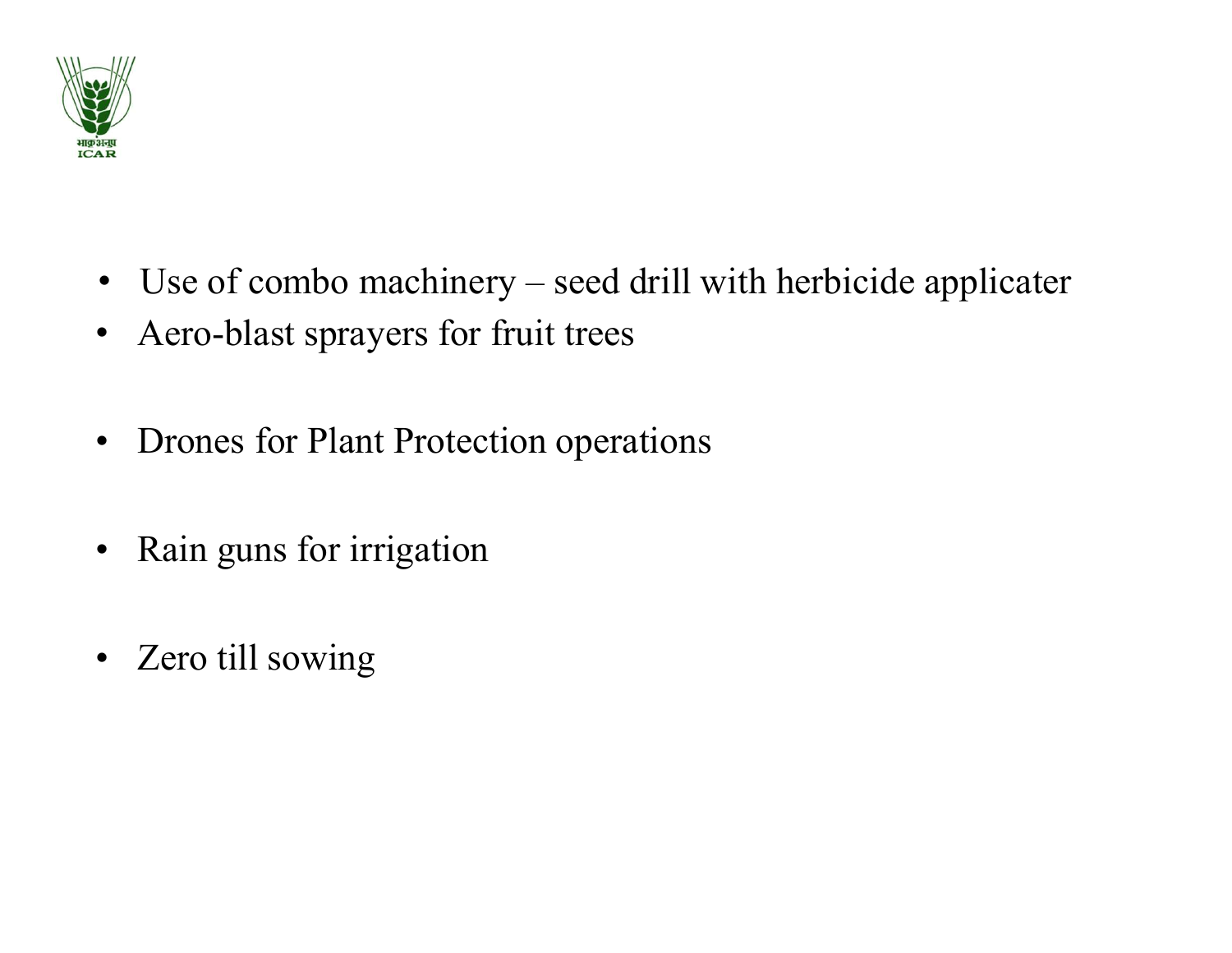

- Combine harvesters with super SMS<br>• Tractor operated/mounted combine • Combine harvesters with super SMS<br>• Tractor operated/mounted combine<br>• Straw reapers and straw balers - to reduce straw burning
- 
- Combine harvesters with super SMS<br>• Tractor operated/mounted combine<br>• Straw reapers and straw balers to reduce straw burning<br>• Threshers with auto-feeding arrangement • Combine harvesters with super SMS<br>• Tractor operated/mounted combine<br>• Straw reapers and straw balers - to reduce straw burning<br>• Threshers with auto-feeding arrangement
-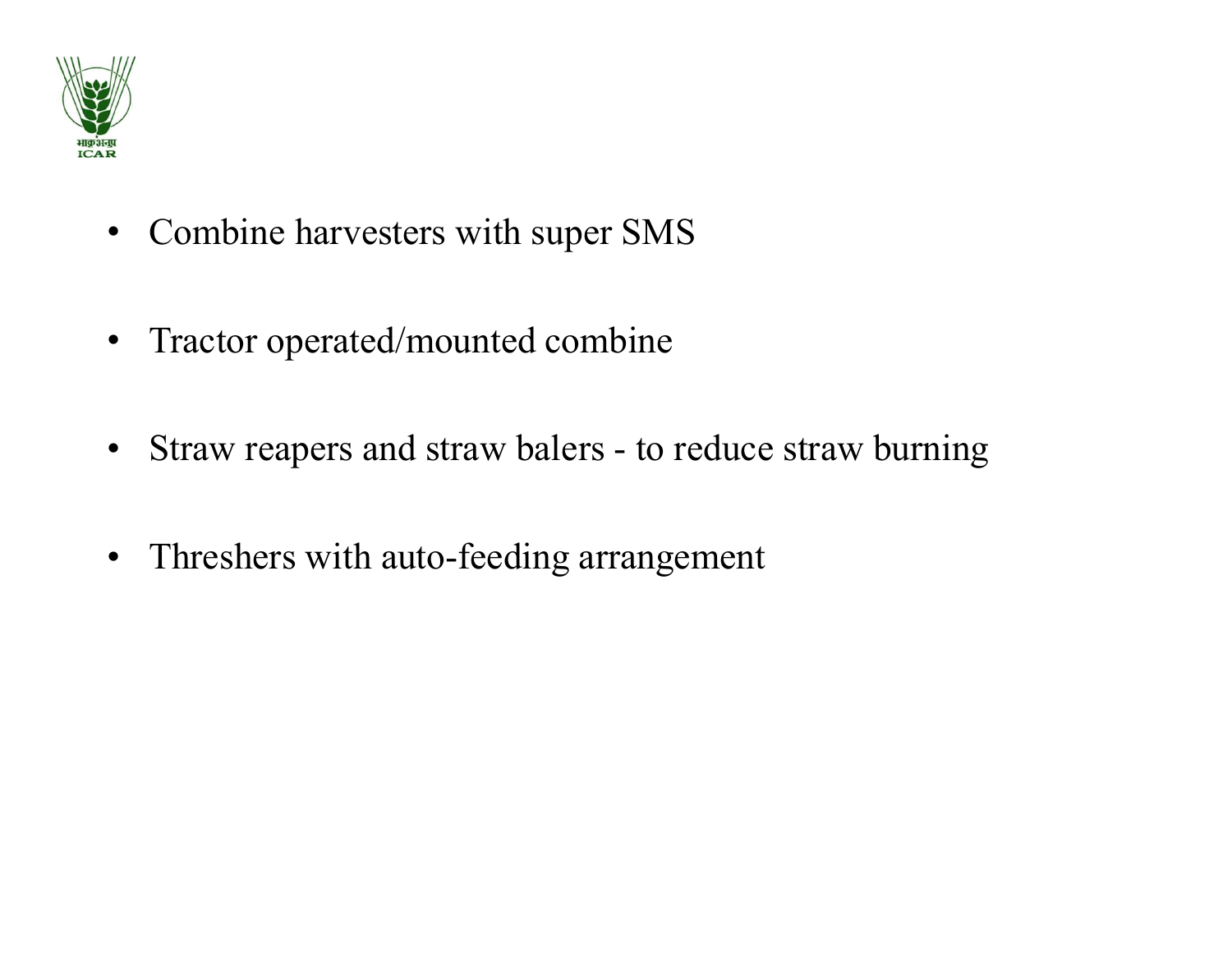

- Establishment of "PHM" CHCs with primary processing<br>
Facilities (cleaning, grading, milling, decortication etc.) Establishment of "PHM" CHCs with primary processing<br>facilities (cleaning, grading, milling, decortication etc.)<br>Establishment of histech custom hiring centres or hubs – Two Establishment of "PHM" CHCs with primary processing<br>
facilities (cleaning, grading, milling, decortication etc.)<br>
Establishment of hi-tech custom hiring centres or hubs – Two<br>
in each district Establishment of "PHM" CHCs with<br>facilities (cleaning, grading, milling, deco<br>Establishment of hi-tech custom hiring co<br>in each district<br>Subsidy to small and marginal farmers for
- 
- Subsidy to small and marginal farmers for hiring implements<br>  $\triangleright$  Establishment of hi-tech custom hiring centres or hubs Two<br>
in each district<br>  $\triangleright$  Subsidy to small and marginal farmers for hiring implements<br>
and m Establishment of "PHM" CHCs w<br>facilities (cleaning, grading, milling, d<br>Establishment of hi-tech custom hirin<br>in each district<br>Subsidy to small and marginal farmer<br>and machinery Establishment of hi-tech custom hiring centres or hubs – Two<br>in each district<br> $\triangleright$  Subsidy to small and marginal farmers for hiring implements<br>and machinery<br> $\triangleright$  Additional financial assistance to custom hiring entrep
-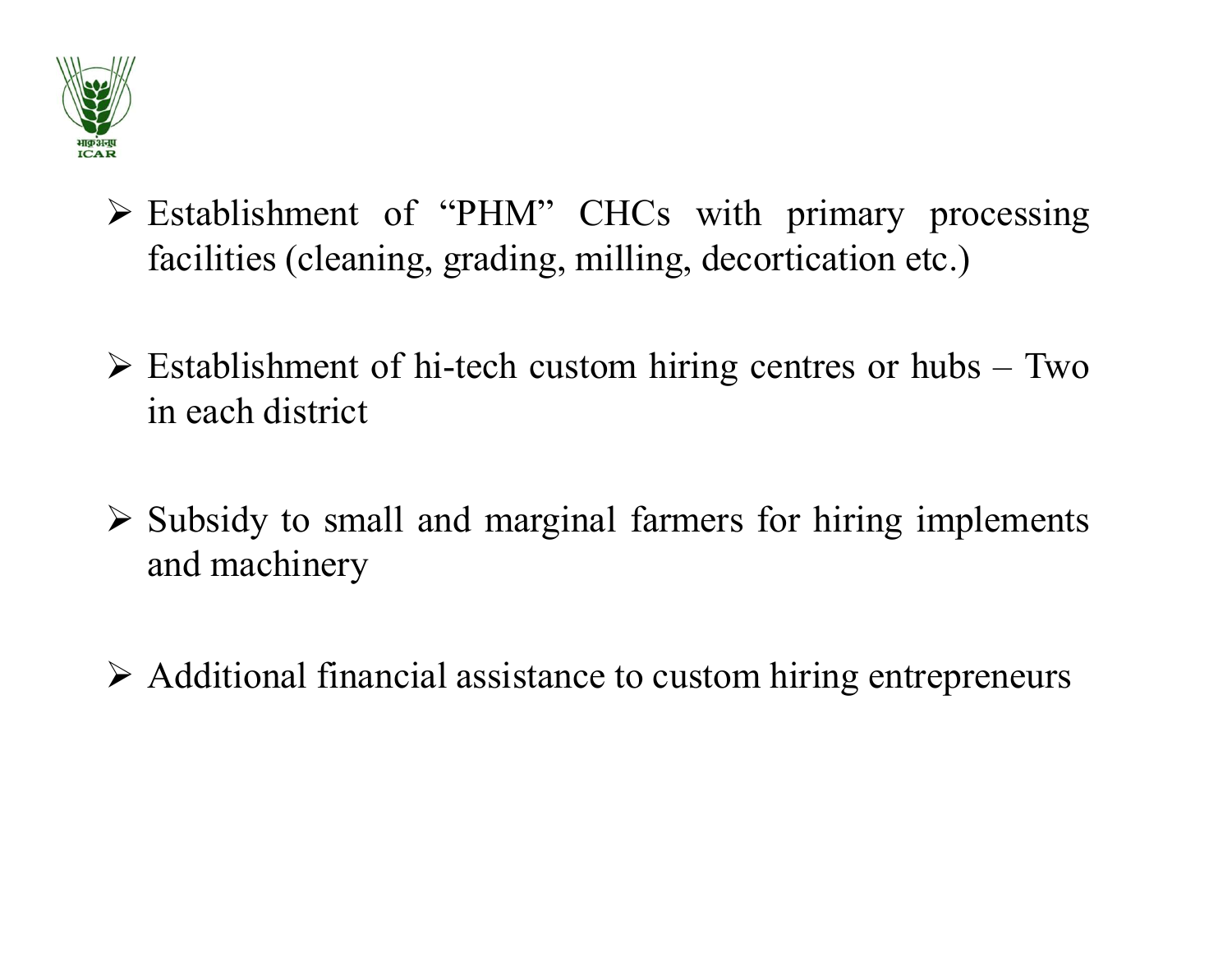

- Agricultural Machinery Industry<br>
> Machinery Manufacturing & Servicing to be included in<br>
essential services Agricultural Machinery Indus<br>Machinery Manufacturing & Servicing<br>essential services<br>Manufacturing of multi-function machinery Agricultural Machinery Industry<br>  $\triangleright$  Machinery Manufacturing & Servicing - to be included in<br>  $\triangleright$  Manufacturing of multi-function machinery like<br>  $\triangleright$  Small medium manufacturers advised Out-sourcing/sub-
- 
- Agricultural Machinery Industry<br>
> Machinery Manufacturing & Servicing to be included in<br>
essential services<br>
> Manufacturing of multi-function machinery like<br>
> Small-medium manufacturers advised Out-sourcing/sub-<br>
con Machinery Manufacturing & Servicing - to be included in<br>essential services<br>Manufacturing of multi-function machinery like<br>Small-medium manufacturers advised Out-sourcing/sub-<br>contracting of components/parts & Adopting stan Machinery Manufacturing & Servicing - to be included in<br>essential services<br>Manufacturing of multi-function machinery like<br>Small-medium manufacturers advised Out-sourcing/sub-<br>contracting of components/parts & Adopting stan Standardization of critical components and their mass production<br>by manufactures and their standard parts to<br>replace in-house fabricated parts and components<br> $\geq$  Standardization of critical components and their mass pro Manufacturing of multi-function machinery like<br>
Small-medium manufacturers advised Out-sourcing/<br>
contracting of components/parts & Adopting standard part<br>
replace in-house fabricated parts and components<br>
Standardization
-